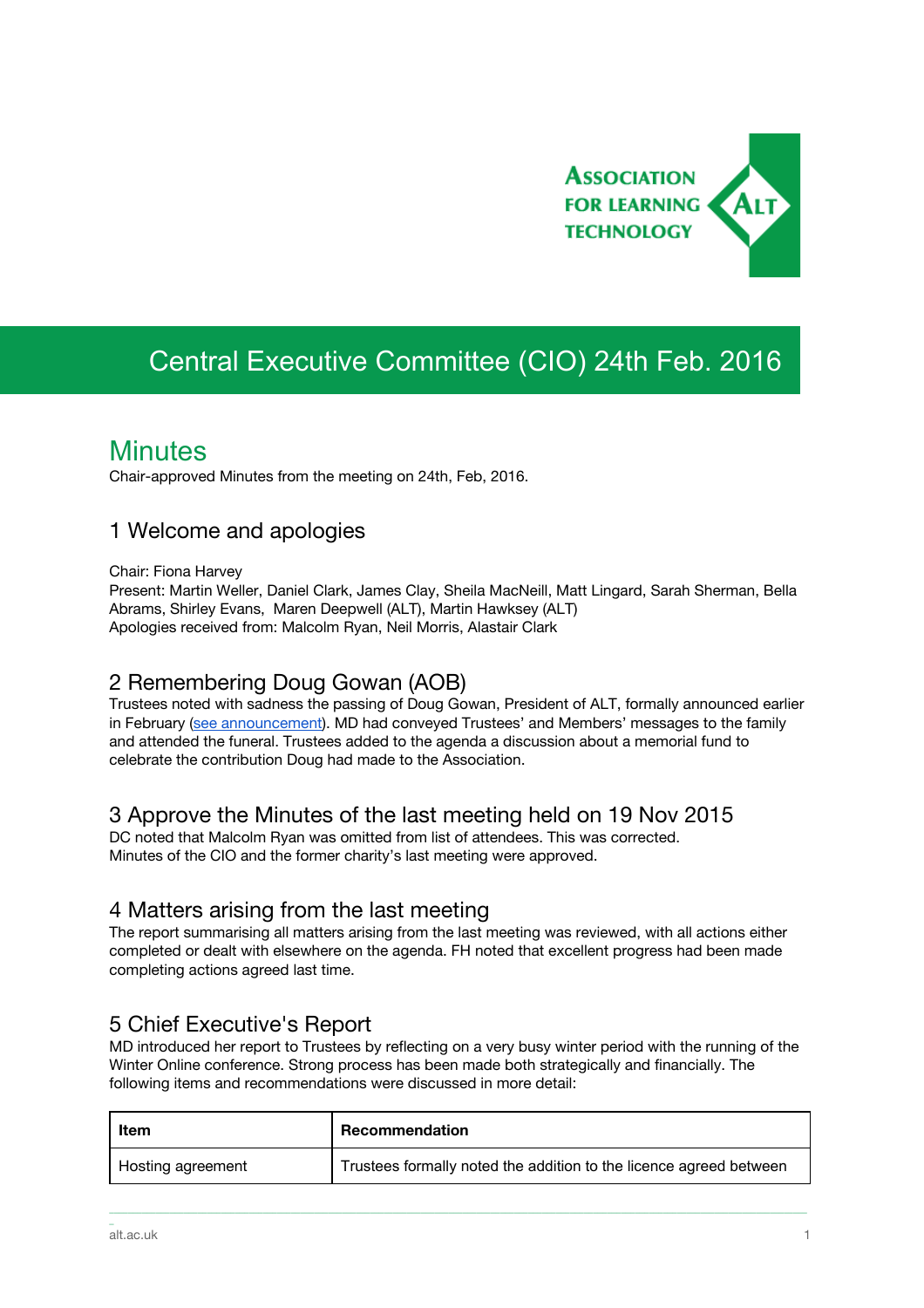|                                    | the host institution and ALT.                                                                                                                                                                                                                                                                                                                                                                                                                                                                   |
|------------------------------------|-------------------------------------------------------------------------------------------------------------------------------------------------------------------------------------------------------------------------------------------------------------------------------------------------------------------------------------------------------------------------------------------------------------------------------------------------------------------------------------------------|
| 2017 Co-Chair appointments         | Trustees agreed to delegate the final approval of the appointment of<br>Co-Chairs for the 2017 Annual Conference to GPC.                                                                                                                                                                                                                                                                                                                                                                        |
| Ambassador policy                  | Trustees approved the new policy for Ambassadors with a view to<br>refreshing the Ambassador group by the autumn and noted their<br>thanks to SS and SE for their work on this.                                                                                                                                                                                                                                                                                                                 |
| <b>Trustee Code of Practice</b>    | Trustees reviewed the updated Code of Practice and noted the<br>work of FH and SMcN.<br>Action: MD to update link to Trustees role document<br>Action: Trustees discussed and decided to undertake development<br>in their role and for this to be included at the next meeting.                                                                                                                                                                                                                |
| <b>Blended Learning Essentials</b> | Trustees noted the successful delivery of phase 3 and the additional<br>work taken on as part of this project.                                                                                                                                                                                                                                                                                                                                                                                  |
| <b>Operational Plan</b>            | Trustees welcomed the successful delivery of the 2015 operational<br>plan and the work in progress to finalise the plan and related risk<br>registers for the new financial year.<br>Trustees asked for positive feedback about the successful work of<br>the past year to be conveyed to the staff tea,                                                                                                                                                                                        |
| Risk management                    | Trustees reviewed and discussed the effective risk management<br>process and review for the year.                                                                                                                                                                                                                                                                                                                                                                                               |
| Recruitment and staffing           | Trustees formally welcomed Tom Palmer as new Membership<br>Manager and further noted the arrangements for the temporary<br>cover and recruitment for the Support Officer role. SS suggested<br>reviewing staffing resources for CMALT over the coming year and<br>MW highlighted the increased activity around events also<br>generating more work. It was discussed to avoid staffing shortages<br>this year.<br>Action: MD to review staffing levels on a quarterly basis and report<br>back. |
| Annual appraisals                  | Trustees approved staff away day.<br>Action: MD to ensure this is organised.                                                                                                                                                                                                                                                                                                                                                                                                                    |

# 6 Financial report

#### **Year end report**

DC presented the financial report. The report covered the fourth quarter of the last financial year and included report on Q4 and preliminary outturn, update on appointment of new auditors, budget for 2016/17 and charity gift aid and tax advice. DC highlighted that ALT's year end was very positive and includes a surplus. MD that just over 95% of income generated this year has been generated from core activities (membership, cmalt and events) which is far above the target of around 75-80% set out in the financial strategy by Trustees. This is a positive outcome that represents strong progress over the past 12 months.

Recommendation: Trustees formally noted the year end position.

#### **Budget for 2016/17**

DC and MD also presented the proposed budget for the new financial year including expenditure and income. Building on progress made over the past 12 months the budget proposed for the new year sets

\_\_\_\_\_\_\_\_\_\_\_\_\_\_\_\_\_\_\_\_\_\_\_\_\_\_\_\_\_\_\_\_\_\_\_\_\_\_\_\_\_\_\_\_\_\_\_\_\_\_\_\_\_\_\_\_\_\_\_\_\_\_\_\_\_\_\_\_\_\_\_\_\_\_\_\_\_\_\_\_\_\_\_\_\_\_\_\_\_\_\_\_\_\_\_\_\_\_\_\_\_\_\_\_\_\_\_\_\_\_\_\_\_\_\_\_\_\_\_\_\_\_\_\_\_\_\_\_\_\_\_\_\_\_\_\_\_\_\_\_\_\_\_\_\_\_\_\_\_\_

\_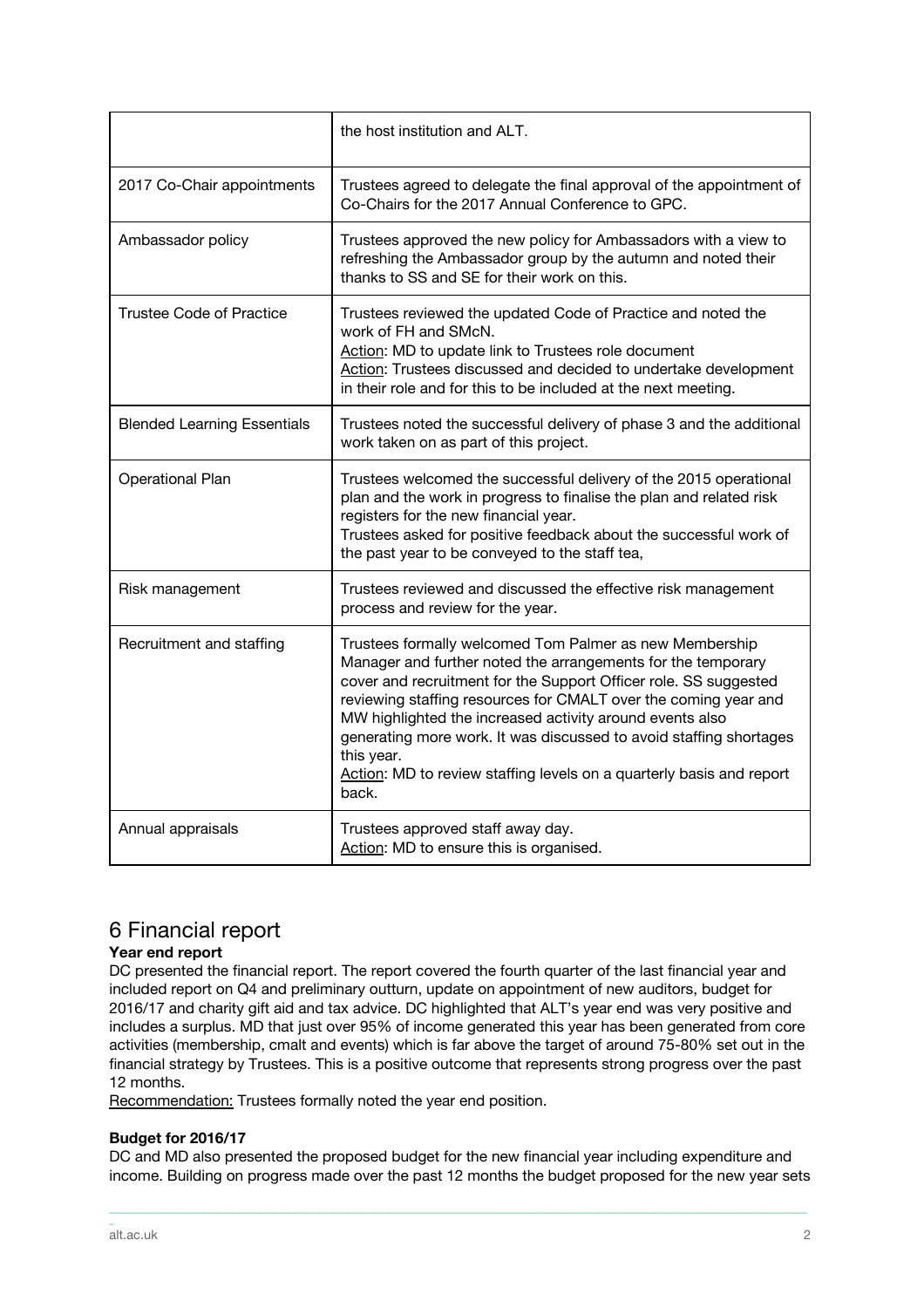out a continuation of the same financial strategy. We propose to achieve a balanced outturn for the coming financial year unless additional external income is generated.

Trustees discussed the recommendation from the Membership Development Committee and found that after reviewing the financial report there was no need to increase membership fees for this year. Instead members will be notified that the fees will remain the same.

Recommendation: Trustees approved the 2016/17 budget and no change to membership fees. Action: MD to implement no changes to membership fees and notify members.

#### **Providing updated advice to members on Gift Aid**

Following our transition to CIO status we are now taking advice in order to provide better information for members regarding gift aid and reclaiming tax on items such as membership fees. There is a registration process with the relevant Government services that ALT has to undergo as a CIO and this is now underway. We aim to provide better information for members as well as ensuring our own efficient operation as soon as possible/ Trustees will receive a further update in due course.

# 7 Operational Committees

#### 7.1 Committee for Membership Development

SS led the discussion starting with a paper regarding membership naming for approval. SS highlighted the progress made on the recruitment of members this year, with nearly 1000 new members joining ALT. SS also reported on the discussion the Committee had regarding development of the CMALT scheme and its growth. SS noted that the Committee, in collaboration with members from other Committees where relevant, will undertake further work to draw up more concrete proposals for CMALT Fellowship (or equivalent) and Honorary CMALt member categories this year.

Recommendation: Trustees followed the view of the Committee in light of the positive financial report and agreed for membership fees not to be raised this financial year in view of a wider consultation ahead of the next strategy.

Recommendation: Trustees approved the new ALT Northern Ireland Members Group. Recommendation: Trustees approved the following recommendation: The 'Ordinary Member' category should change to 'Member'. Further to that Trustees are asked to note that further consultation and discussion on the other proposals included in the membership discussion paper will be undertaken.

#### 7.2 Committee for Communications and Publications

NM had sent a report to Trustees and MD reported on his behalf from a busy meeting which followed the recent meeting of the Research in Learning Technology Editorial Board. The joint committee update was found to be very useful. NM has had a good response from the Editorial Board, a number of the members re-engaging with the Board. The Committee has been engaging with other events (Playful Learning Conference and OER16) for a Themed Collection published by RLT. Trustees also noted need to have a separate peer review of conference papers and highlighted that #ALTC Blog is an emerging priority for the coming year and recommendations in this area will be reported to Trustees Recommendation: Trustees approved appointment of four additional editors for the Journal, Amanda Jefferies (University of Oxford), Gail Wilson (Southern Cross University), Lesley Diack (Robert Gordon University), Fiona Smart (Edinburgh Napier University).

#### 7.3 Committee for Further Education + cross sector engagement

JC noted increase engagement with the committee perhaps in part due to FELTAG and the area based reviews. Committee are keen to gather evidence of benefits of learning technology which can be used to inform area reviews include blended and shared services. The committee has been engaging with the SFA inviting them to a webinar.Giving a voice to the sector continues to be a challenge.

JC would like to discuss with other Committee chairs about how to provide better information between committees. SS suggested a regular meeting of committee chairs would be a useful way to share information between committees. MD happy to support and the staff can provide assistance where needed.

\_\_\_\_\_\_\_\_\_\_\_\_\_\_\_\_\_\_\_\_\_\_\_\_\_\_\_\_\_\_\_\_\_\_\_\_\_\_\_\_\_\_\_\_\_\_\_\_\_\_\_\_\_\_\_\_\_\_\_\_\_\_\_\_\_\_\_\_\_\_\_\_\_\_\_\_\_\_\_\_\_\_\_\_\_\_\_\_\_\_\_\_\_\_\_\_\_\_\_\_\_\_\_\_\_\_\_\_\_\_\_\_\_\_\_\_\_\_\_\_\_\_\_\_\_\_\_\_\_\_\_\_\_\_\_\_\_\_\_\_\_\_\_\_\_\_\_\_\_\_

Action: Committee Chairs to agree how to proceed.

\_